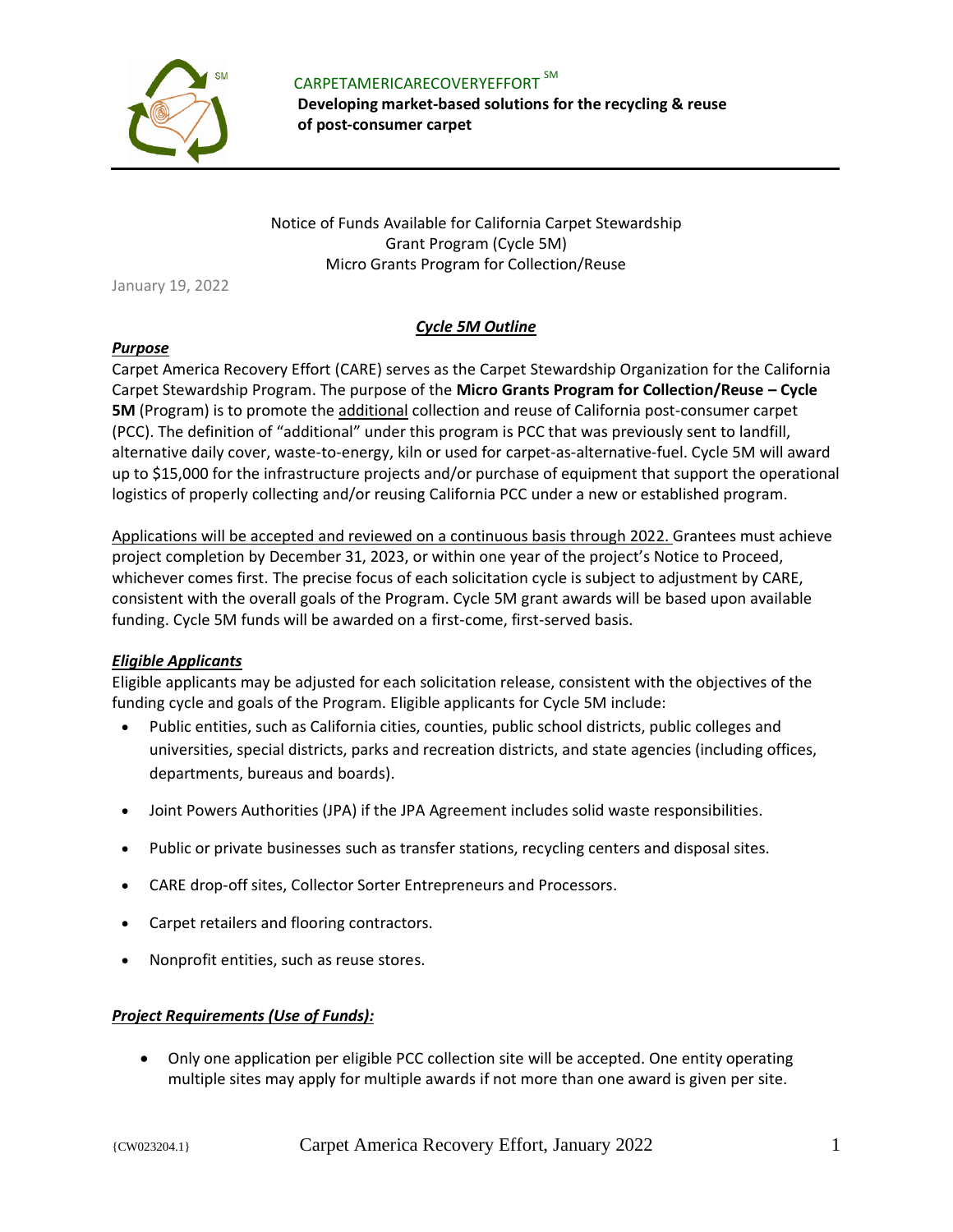- Current and future CARE drop-off sites that accept a Cycle 5M grant must remain in the program for at least two years after receiving the grant-funded equipment.
- Grantees awarded mobile equipment must affix a "We Recycle With CARE" decal to both sides of each piece of qualifying equipment at the grantee's expense.
- Application must specify, itemize and quantify additional PCC pounds collected for diversion or diverted directly via recycling, remanufacturing, reuse or other strategies as a result of the project. Sources of new pounds projected must also be listed. All grant applicants must verify that all pounds collected or reused are 100% California-generated PCC.
- Projects must document additional improvements in collection and reuse. Preference will be given to projects that increase the total number of CA-generated PCC pounds collected or reused in 2022.
- Applicants are encouraged, but not required, to provide matching funds for the grant-funded project.
- Projects that have already obtained all necessary permits will be preferred.

Plans and specifications may be reviewed by CARE staff or its contractor(s) prior to commencement of work. However, CARE makes no warranty, express or implied, and assumes no liability for any infrastructure or equipment funded by this grant. It is the applicant's responsibility to determine the appropriateness of the product(s) for its purposes.

### *Eligible Projects*

- Projects that establish, increase or improve proper collection or reuse of CA-generated PCC.
- Equipment/infrastructure for implementation of new, or improvement to existing, collection and reuse activities.
- Minor improvements to existing collections or reuse facilities/operations. (Examples include but are not limited to: trailer ramps or stairs, awnings or coverings to stage PCC and keep PCC clean/dry, water-tight cargo containers or bins, rain cover retrofits for collection containers for localized hauling, cement pads to stage PCC and keep PCC clean/dry, hydraulic trailers).
- Multiple pieces of equipment or other infrastructure may be combined into a single application. Partnerships between entities must designate one entity as the Lead Grantee.
- Program education and outreach materials. Costs in this category must not exceed 20% of the total project budget, and materials must include the CARE California logo.

# *Ineligible Costs*

- Costs incurred prior to the Notice to Proceed letter or after the end of the Grant Term.
- Costs associated with landfilling, waste-to-energy, kiln, carpet-as-alternative-fuel and incineration for the purpose of sending ash to landfill. Projects must adhere to the California waste hierarchy; non-reusable or recyclable portions of PCC should be prioritized for other diversion prior to disposal by landfill.
- Administrative costs, overhead and salaries.
- Costs associated with vehicles/trucks
- Projects installed outside of the State of California.
- Costs deemed unreasonable by CARE.

#### {CW023204.1} Carpet America Recovery Effort, January 2022 2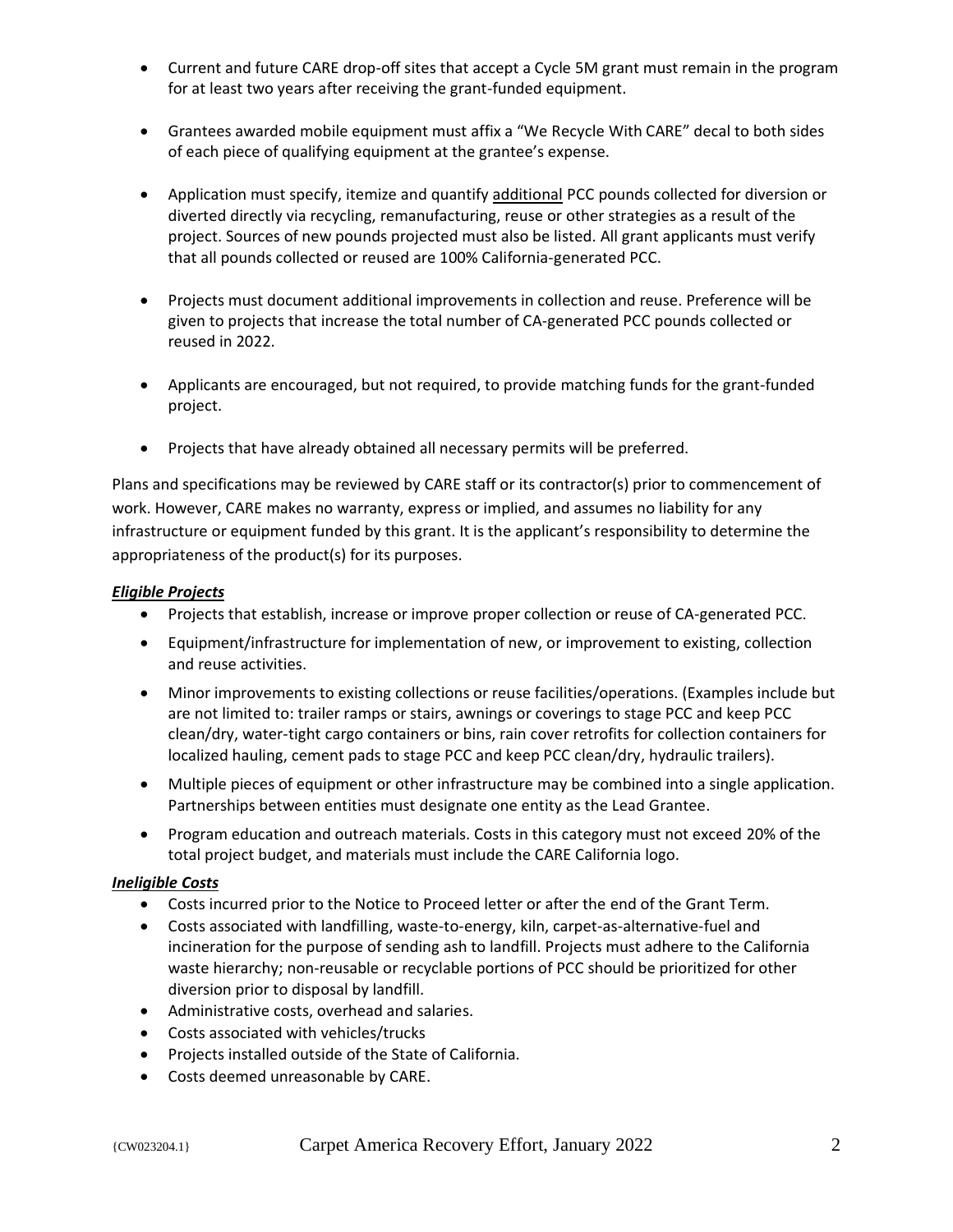# *Funding (total allocation, min/max amounts)*

The Stewardship Planning Committee (SPC) has approved **\$100,000 for Cycle 5M (2022/23) Micro Grants Program for Collection/Reuse**. Maximum grant awards for Cycle 5M will be limited to \$15,000 for each grant awarded under this Program. Continuation or modification of the grant program will be based on available funding and the needs of the California Carpet Stewardship Program.

# *Timeline*

Cycle 5M will accept applications throughout 2022, and applicants who can achieve an impact in 2022 will be preferred. All projects must be complete by December 31, 2023, or within one year of the project's Notice to Proceed, whichever comes first. Application process and submission instructions are outlined throughout this notice. Proposals that do not follow application instructions may be considered non-responsive. Applicants can expect an award decision approximately one month after submission of an application.

# *Evaluation & Scoring Criteria:*

The criteria presented below are based on similar grant solicitations by CalRecycle, modified by CARE. A technical committee will be formed by CARE at the direction of the Executive Director or SPC; the technical committee will review Program applications using the criteria listed below. These criteria may be subject to further revision by CARE.

| $%$ or<br><b>Points</b> | <b>Criteria</b>                                                                                                                                                                                                                                                                                                                                                                                                                                                                                                                                                                                  |
|-------------------------|--------------------------------------------------------------------------------------------------------------------------------------------------------------------------------------------------------------------------------------------------------------------------------------------------------------------------------------------------------------------------------------------------------------------------------------------------------------------------------------------------------------------------------------------------------------------------------------------------|
| 10%                     | <b>Applicant Qualifications &amp; Experience -</b><br>Description of successful agency history; track record<br>Implementing collection, reuse or projects of similar size and complexity<br>Experience, capacity and staff resources necessary to successfully implement and<br>maintain the program                                                                                                                                                                                                                                                                                            |
| 30%                     | Project Description and Impact -<br>Project supports new or improved collections and/or reuse operations; quantifies<br>the tonnage and sources of additional CA-generated PCC currently collected<br>and/or reused and how the project may increase that number; size of the impact<br>is significant; calculations to estimate additional tonnage collected/reused is<br>supported by data<br>Description of the project; description of equipment and/or infrastructure to be<br>purchased and its utility in establishing, increasing or improving additional PCC<br>collection and/or reuse |
| 15%                     | Work Plan-<br>Reasonable, logical and ambitious outline of key activities, milestones and due<br>dates during the grant term<br>Speed to delivery is high; projects are "shovel ready"<br>$\bullet$<br>Includes measurable targets and indicators of success                                                                                                                                                                                                                                                                                                                                     |
| 20%                     | $Need -$<br>Clearly describes any existing program, program history and strengths/weaknesses<br>Describes any existing program gaps and why the project is needed<br>Describes how it will benefit the CA Carpet Stewardship Program<br>Provides sufficient evidence and reliable data to support the need<br>If this program has received past grants, explain why additional grant funding is<br>needed                                                                                                                                                                                        |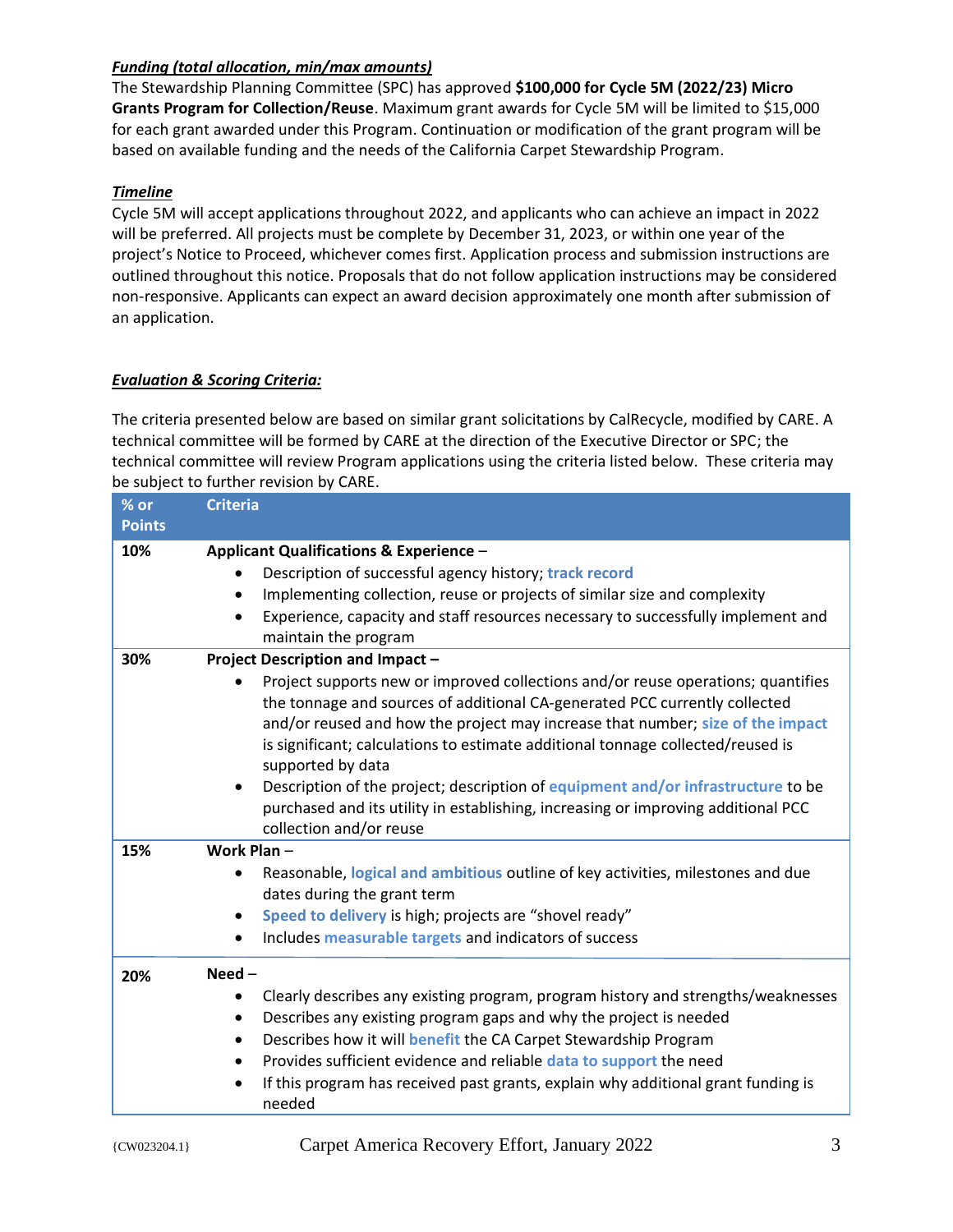| 25%                        | <b>Budget and Cost Effectiveness -</b>                                                                                                                                    |
|----------------------------|---------------------------------------------------------------------------------------------------------------------------------------------------------------------------|
|                            | Project costs are reasonable, justified, cost effective use of funds; line items are<br>clearly defined and justified                                                     |
|                            | Budget clearly identifies any matching contributions                                                                                                                      |
|                            | Quantifies expenditures already incurred and how program will be maintained<br>$\bullet$                                                                                  |
|                            | after grant term                                                                                                                                                          |
| 10 Bonus                   | <b>Other Evaluation Criteria -</b>                                                                                                                                        |
| <b>Points</b><br>Available | Applicant has specialized certifications such as meets CAL Green building<br>standards, has LEED certified buildings, has Environmentally Preferable Purchasing<br>Policy |
|                            | New California jobs are created<br>$\bullet$                                                                                                                              |
|                            | Project is located in CA disadvantaged community                                                                                                                          |
|                            | Project is submitted by a Regional Jurisdiction (joint proposal from two or more<br>$\bullet$<br>eligible applicants)                                                     |
| 100%                       | ΤΟΤΑΙ                                                                                                                                                                     |

### **Coordination with CalRecycle:**

The Micro Grant program for Collection/Reuse is a strategy recommended by the CA Council (Council) on Carpet Recycling in 2016. CARE will provide CalRecycle with quarterly data on Program performance, and solicit input from CalRecycle as needed or desired in evaluating Program applications.

#### **Application – Proposal Requirements**

Applications must include the components listed below and clearly communicate the manner in which their proposed project meets the criteria listed above. The proposal must be submitted using the online [CARE Micro Grant Application Form](https://carpetrecovery.org/california/ca-grants/micro-grant-application-form/) unless a PDF form is requested from Abbie Beane, CARE Grants Manager, at [ABeane@CarpetRecovery.org.](mailto:abeane@carpetrecovery.org) Trade secrets and any other confidential information must be clearly marked as such and may be subject to regulatory disclosure requirements of CalRecycle or other state entities. See th[e CARE Grants webpage](https://carpetrecovery.org/california/ca-grants/) for additional documents and details.

- Applicant Name
- Key Project Contacts (2 required) with phone number and email information
- Project Title
- Applicant/Team Qualifications and Experience
- Project Description and Impact
- Project Need
- Project Work Plan (Timeline and Deliverables)
- Proposed Budget
- Notification of any pending or outstanding judgments or enforcement actions against the company or its products.
- Creation of California Jobs, Environmental Certifications, benefit to Disadvantaged Communities
- A quote for the equipment that the applicant desires to purchase

#### **Questions - Submission**

All questions on the Cycle 5M Micro Grant solicitation should be directed to Abbie Beane, CARE Grants Manager, at [ABeane@CarpetRecovery.org.](mailto:abeane@carpetrecovery.org)